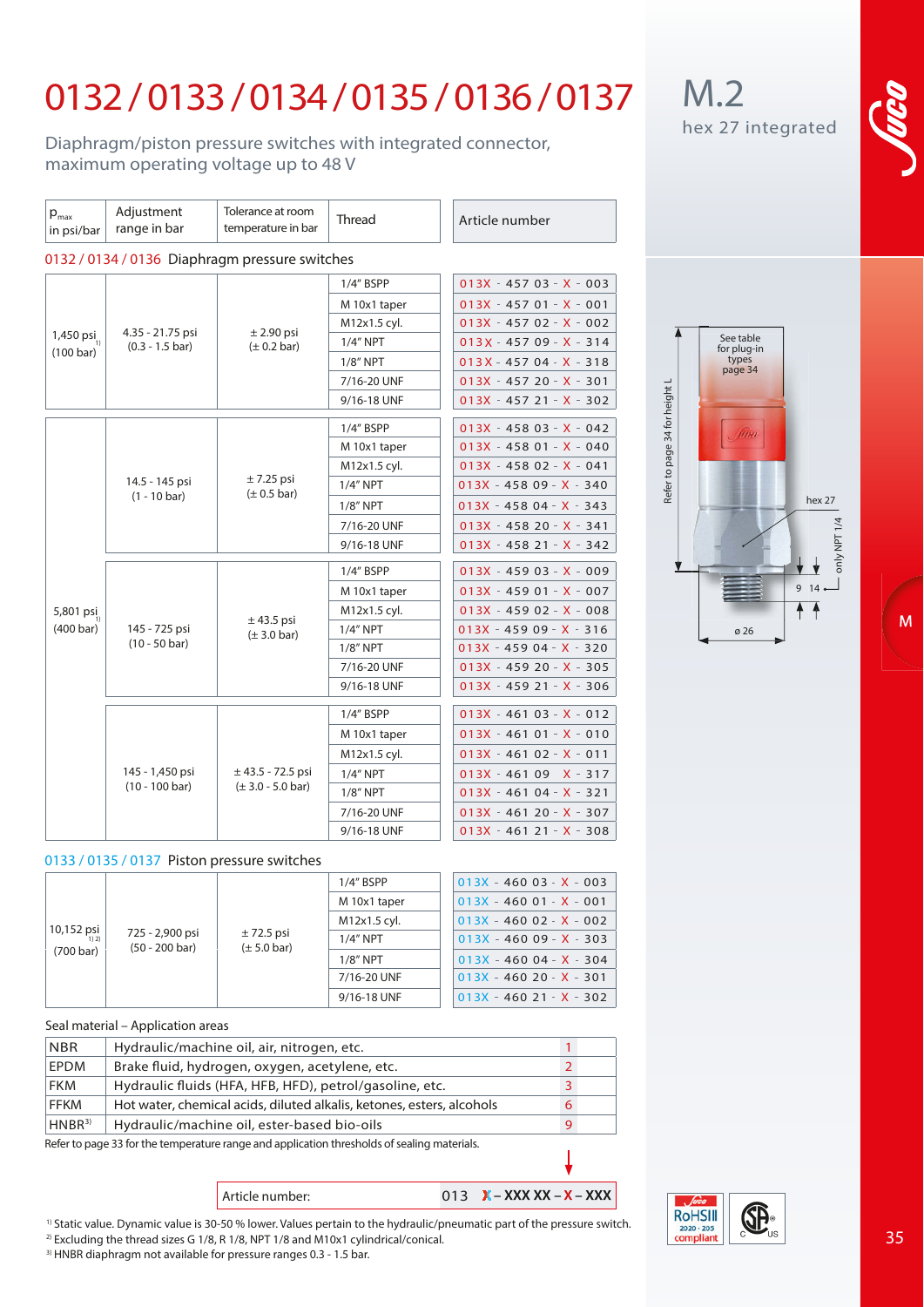

 $M.2$ hex 27 integrated hex 27 integrated M.2

### 0132/0133/ 0134/ 0135/ 0136/ 0137 Diaphragm/piston pressure switches with integrated connector, 0132 / 0133/ 0134/0135 / 0136 / 0137

Diaphragm/piston pressure switches with integrated connector, maximum operating voltage up to 48 V

- Simple, quick and reliable electrical connection with easy-to-fit connectors
- Quick fitting with socket wrench (spanner)
- Changeover with silver contacts (gold contacts available as option) Changeover with silver contacts (gold contacts available as option)
- Hysteresis adjustable at factory Hysteresis adjustable at factory
- Made of zinc-plated steel (CrVI-free, other housing materials available as option) Made of zinc-plated steel (CrVI-free, other housing materials available as option)



 $2)$  For the pin assignment of the wires please refer to chapter M.10 Accessories (page 91)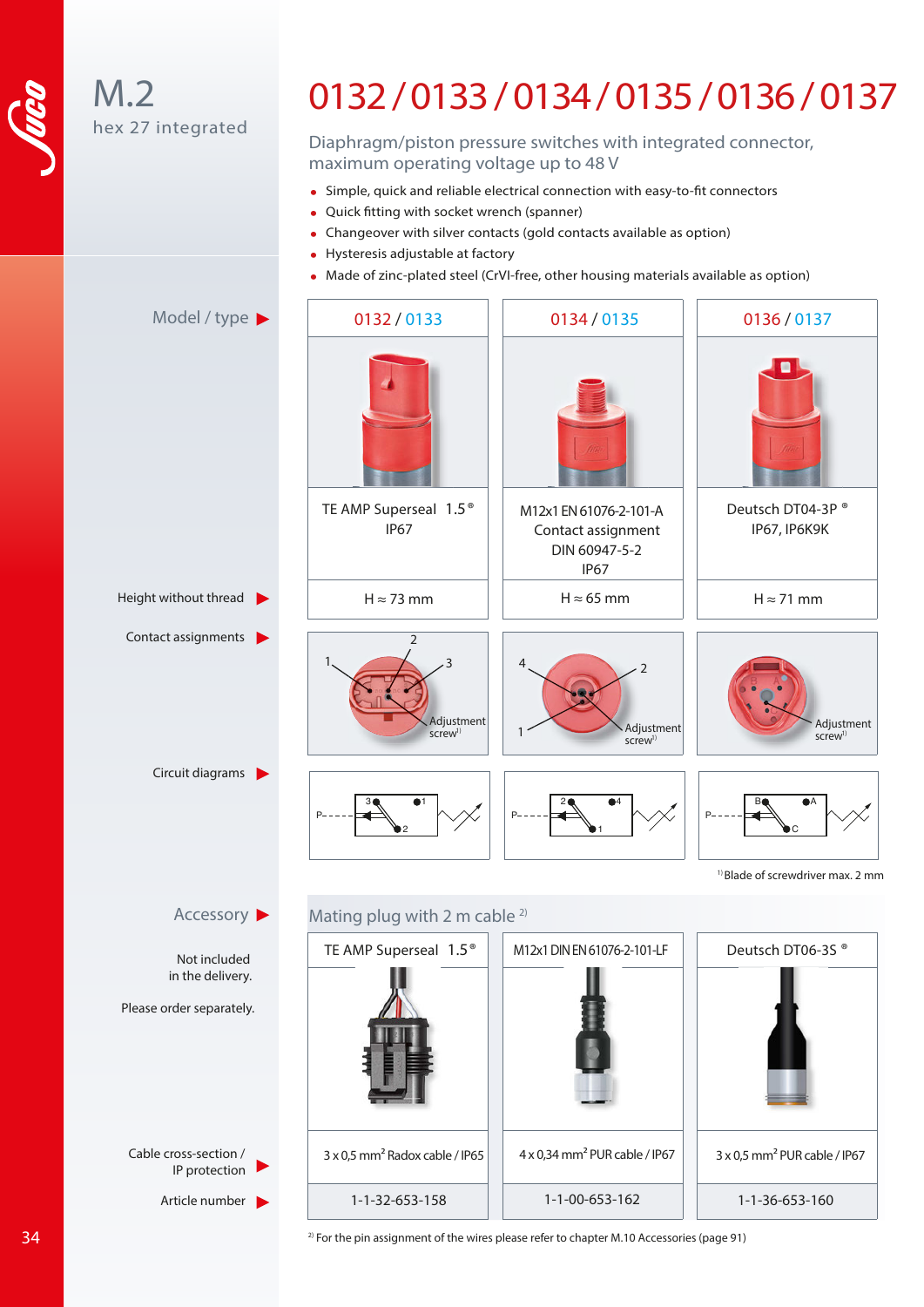# Pressure switches hex 27 with integrated connector

Technical details

| Types:                                                                           | 0132-0137                                                                                                                                  | 0184 / 0185                                     | 0194 / 0195   |  |  |  |  |
|----------------------------------------------------------------------------------|--------------------------------------------------------------------------------------------------------------------------------------------|-------------------------------------------------|---------------|--|--|--|--|
| Rated working voltage:                                                           | $1048$ VAC/DC<br>10  250 VAC/DC                                                                                                            |                                                 | $524$ VDC     |  |  |  |  |
| Rated current:<br>(resistive load, DC12 / AC12)                                  | $10 \text{ mA} \dots 4 \text{ A}$                                                                                                          | $10 \text{ mA} \dots 4 \text{ A}$               | 350mA         |  |  |  |  |
|                                                                                  | NBR (diaphragm pressure switch, $p = 5,800$ psi /400 bar)                                                                                  | $-22$ °F $+212$ °F<br>$(-40 °C  +100 °C)$       |               |  |  |  |  |
|                                                                                  | NBR (diaphragm pressure switch, $p = 1,450$ psi /100 bar)<br>(piston pressure switch)                                                      | $-40$ °F $+212$ °F<br>$(-30 °C  +100 °C)$       |               |  |  |  |  |
|                                                                                  | <b>EPDM</b>                                                                                                                                | $-22^{\circ}$ F  +248 °F<br>$(-30 °C  +120 °C)$ |               |  |  |  |  |
| Temperature resistance<br>of sealing materials:                                  | FKM (diaphragm pressure switch)                                                                                                            | +23 °F  +248 °F<br>$(-5 °C  +120 °C)$           |               |  |  |  |  |
|                                                                                  | FKM (piston pressure switch)                                                                                                               | $+5$ °F  +248 °F<br>$(-15 °C  +120 °C)$         |               |  |  |  |  |
|                                                                                  | <b>FFKM</b>                                                                                                                                | $-4 °F  +248 °F$<br>$(-20 °C  +120 °C)$         |               |  |  |  |  |
|                                                                                  | Silicone                                                                                                                                   | $-40$ °F  +248 °F<br>$(-40 °C  +120 °C)$        |               |  |  |  |  |
|                                                                                  | <b>HNBR</b>                                                                                                                                | $-22$ °F  +248 °F<br>$(-30 °C  +120 °C)$        |               |  |  |  |  |
| Burst pressure (diaphragm pressure<br>switch, overpressure resistance 1,450 psi) | 2,900 psi (200 bar)                                                                                                                        |                                                 |               |  |  |  |  |
| Burst Pressure (diaphragm pressure<br>switch, overpressure resistance 5,800 psi) | 10,153 psi (700 bar)<br>for threads M10, G 1/8, R 1/8 and NPT 1/8 up to max. 8,700 psi (600 bar)                                           |                                                 |               |  |  |  |  |
| Burst pressure<br>(Piston pressure switch)                                       | 14,500 psi (1,000 bar)<br>for threads M10, G 1/8, R 1/8 and NPT 1/8 up to max. 8,700 psi (600 bar)                                         |                                                 |               |  |  |  |  |
| Switching frequency:                                                             | 200 / min                                                                                                                                  |                                                 |               |  |  |  |  |
| Mechanical life expectancy:                                                      | 1,000,000 cycles - for diaphragm pressure switches, life expectancy<br>value only applies for switching pressures to max. 725 psi (50 bar) |                                                 |               |  |  |  |  |
| Pressure rise rate:                                                              | $\leq$ 1 bar/ms                                                                                                                            |                                                 |               |  |  |  |  |
| Hysteresis:<br>(can only be set at factory) <sup>1)</sup> :                      | Adjustable average value 10  30 % depending on type                                                                                        |                                                 |               |  |  |  |  |
| Vibration resistance:                                                            | 10 g; 5  200 Hz sine wave; DIN EN 60068-2-6                                                                                                |                                                 |               |  |  |  |  |
| Shock resistance:                                                                | 294 m/s <sup>2</sup> ; 14 ms half sine wave; DIN EN 60068-2-27                                                                             |                                                 |               |  |  |  |  |
| Weight:                                                                          | approx. 100 q                                                                                                                              | approx. 130 q                                   | approx. 130 g |  |  |  |  |

**Overview of maximum working voltage and current and contact materials**

| Type:                                                 | 0132       | 0133       | 0134                                                                        | 0135        | 0136         | 0137       | 0184 | 0185        | 0194 | 0195 |
|-------------------------------------------------------|------------|------------|-----------------------------------------------------------------------------|-------------|--------------|------------|------|-------------|------|------|
| $524$ VDC                                             |            |            |                                                                             |             |              |            |      |             |      |      |
| 10  48 VAC/DC                                         |            |            |                                                                             |             |              |            |      |             |      |      |
| 10  250 VAC/DC                                        |            |            |                                                                             |             |              |            |      |             |      |      |
| $350$ mA                                              |            |            |                                                                             |             |              |            |      |             |      |      |
| $10 \text{ mA} \dots 4 \text{ A}$                     |            |            |                                                                             |             |              |            |      |             |      |      |
| Gold contacts                                         | $\bigcirc$ | $\bigcirc$ | $\bigcirc$                                                                  | $\bigcirc$  | $\circ$      | $\bigcirc$ |      |             |      |      |
| Silver contacts                                       |            |            |                                                                             |             |              | $\bullet$  |      |             |      |      |
| Adjustable hysteresis<br>(can only be set at factory) |            |            |                                                                             |             |              |            |      |             |      |      |
| AMP<br>Connector type<br>Superseal 1.5 <sup>®</sup>   |            |            | M12x1 DIN EN<br>Deutsch<br><b>DIN EN 175301</b><br>61076-2-101-A<br>DT04-3P |             |              |            |      |             |      |      |
| Protection class                                      |            | IP67       |                                                                             | <b>IP67</b> | IP67, IP6K9K |            |      | <b>IP65</b> |      |      |

 $1)$  see notes on hysteresis in the technical explanations (page 15-16)

M.2 hex 27 integrated



 $\overline{M}$